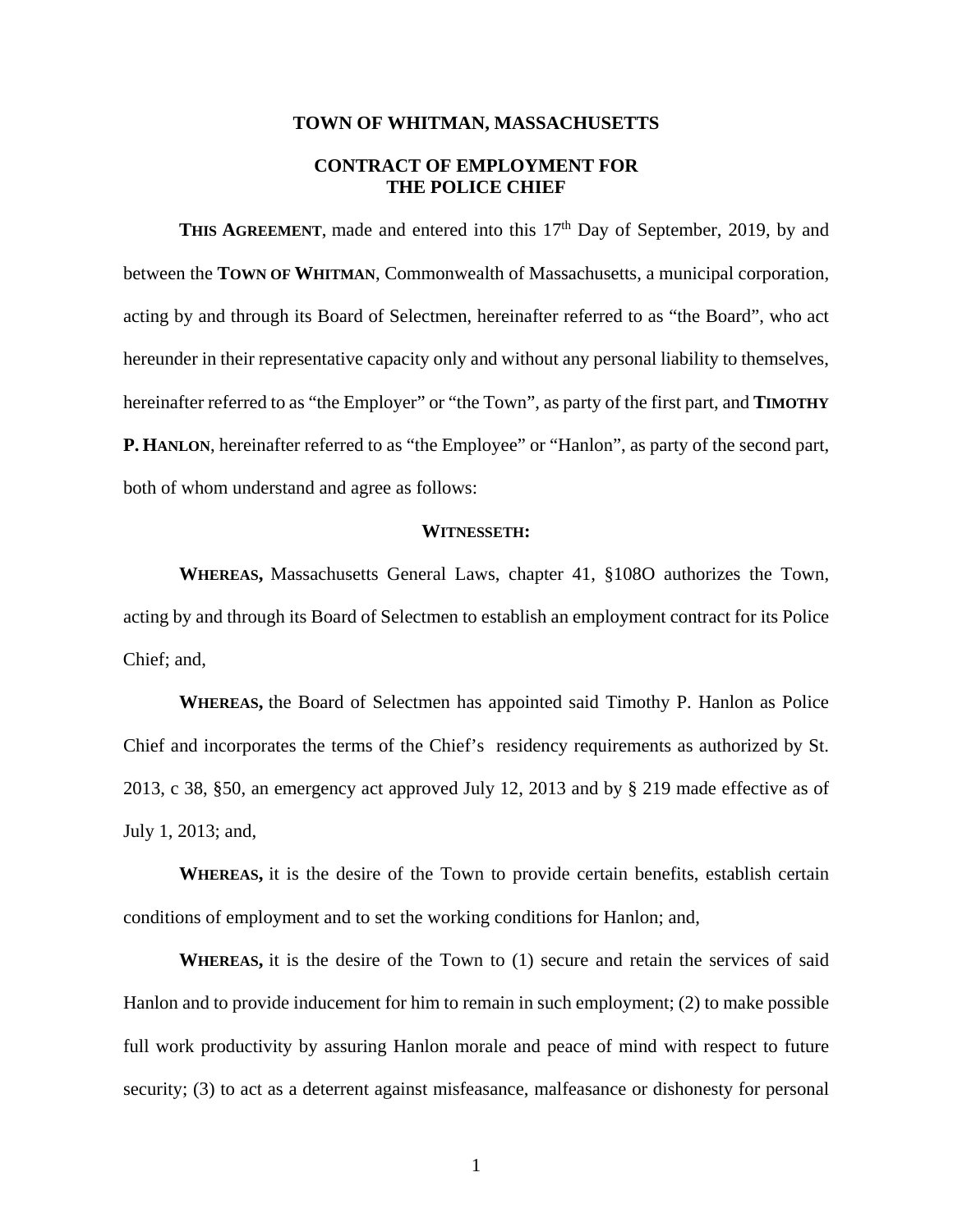gain on the part of Hanlon; and (4) to provide in accordance with applicable laws such as the Age Discrimination Act, the Americans with Disabilities Act, and applicable Massachusetts Civil Rights laws, a due process means for terminating Hanlon's services at such time as he may be and/or is unable to discharge his duties given reasonable accommodations, due to disability or otherwise or is proven to be not discharging his duties or when the Town may otherwise desire to terminate his employ for just cause; and,

**WHEREAS,** Hanlon represents that he is qualified and capable of performing the duties and responsibilities of said position; and,

**WHEREAS,** Hanlon desires to accept full time employment as the Police Chief for the Town of Whitman and to use his best efforts, skills, abilities and training to carry out his duties and responsibilities;

**NOW THEREFORE,** in consideration of the mutual covenants herein contained, the Parties agree as follows:

### *Section 1: Term*

*A.* This Agreement shall become effective as of September 17, 2019, and shall remain in full force and effect through June 30, 2023, at which time this Agreement shall terminate. During the term of this Agreement, Hanlon agrees to remain in the exclusive employ of the Town and neither to accept other regular employment nor to become regularly employed by any other employer or be involved in any other employment activity that is demonstrated to have prevented him from performing his duties as stated herein, unless he has received the prior written approval of the Board of Selectmen for said activities, until said termination date, unless said termination date is affected as hereinafter provided.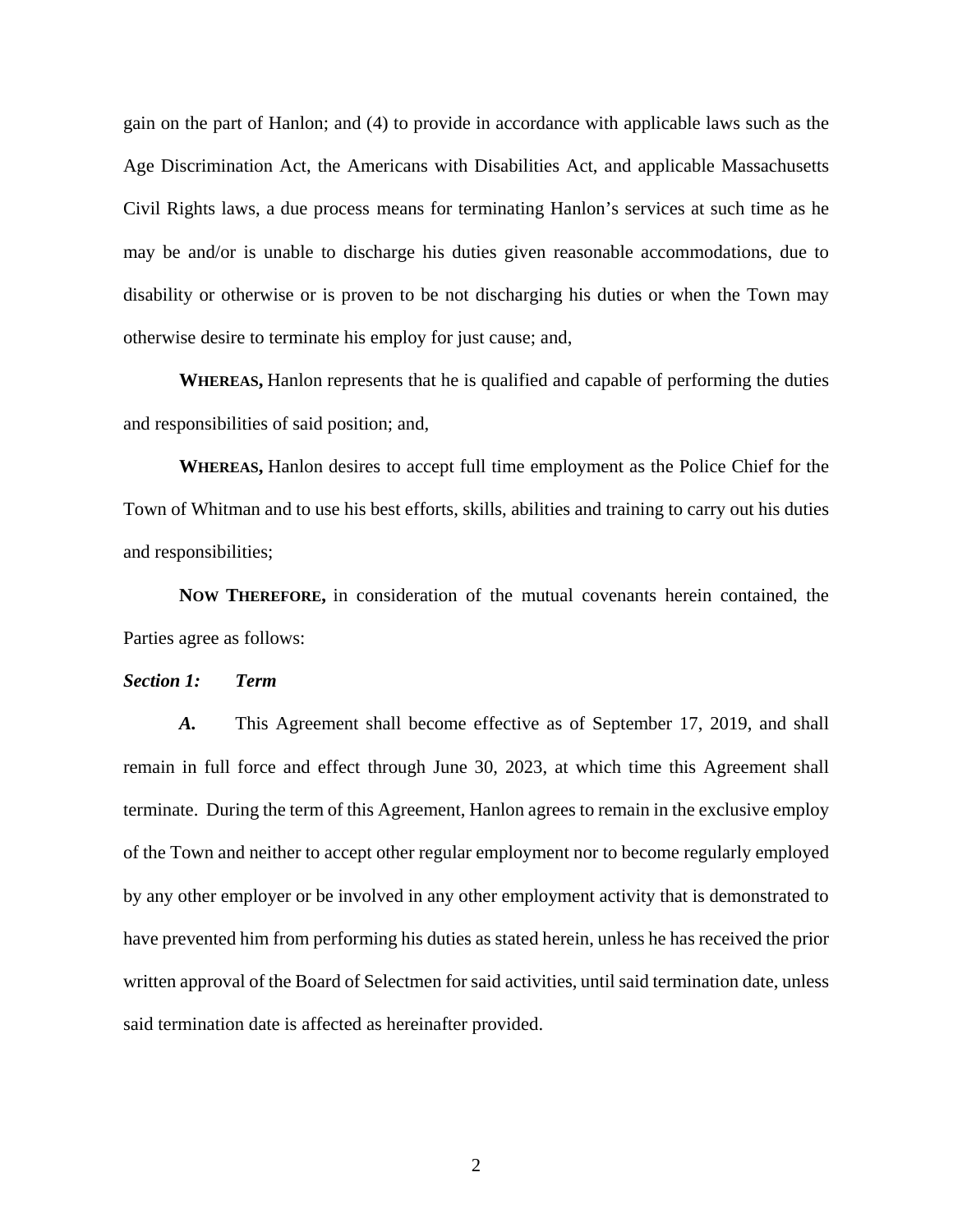*B.* The Parties agree to endeavor to meet and confer approximately seven (7) months prior to the expiration date of this Agreement for the purpose of discussing the continuation of the employment relationship and, if agreeable to continuing the employment relationship hereunder, to endeavor to negotiate the terms of a successor agreement. It is understood by the Parties that the objective of this clause is to enable the Parties to know by at least approximately six (6) months prior to the expiration of this Agreement as to whether the Parties are to continue in an employment relationship, so that each may, if necessary, have the maximum amount of advance notice if the relationship is not to continue. To that end, each Party agrees to act in good faith in meeting the time periods in this clause; however, the Parties may agree to another time period(s). A failure to so meet or reach agreement whether or not to continue the employment relationship or as to the terms of any successor agreement shall not be construed as a breach of this Agreement or give any rights or benefits to Hanlon by reason thereof or otherwise extend the terms of this Agreement.

*C.* Nothing in this Agreement shall prevent, limit or otherwise interfere with the right of the Board to suspend and/or terminate the services of Hanlon for just cause and in accordance with and not in violation of any and all state and federal laws at any time, subject only to the provisions of this Agreement, M.G.L. c. 31, and the provisions of any other applicable laws as noted herein..

*D.* Nothing in this Agreement shall prevent or otherwise interfere with Hanlon's right to resign or retire at any time from his position with the Town, subject only to the provisions set forth in this Agreement and the provisions of any applicable law.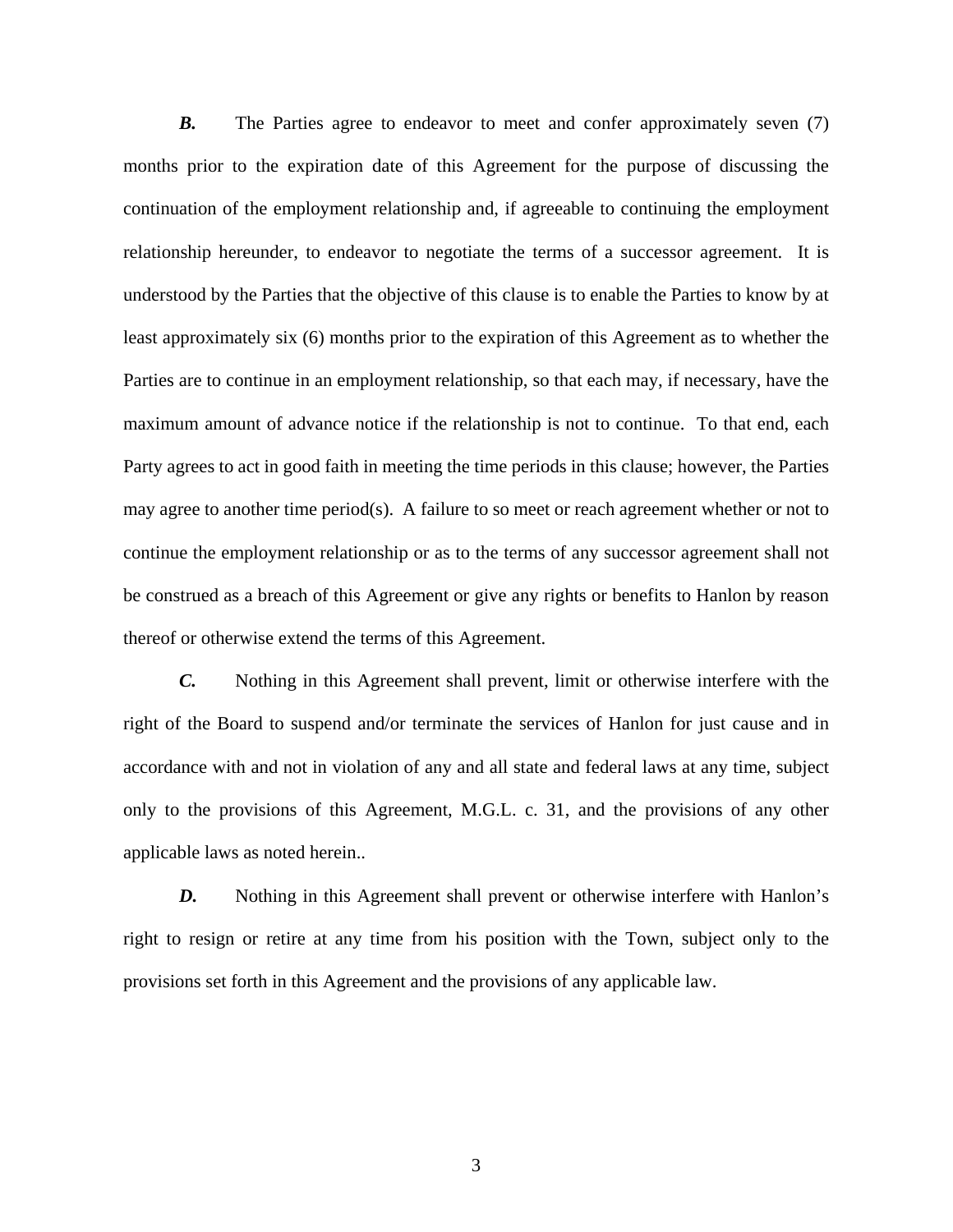### *Section 2: Duties*

 The Town hereby agrees to employ the said Timothy P. Hanlon as Police Chief for the Town of Whitman to perform the functions and related duties of said position as specified in Massachusetts General Laws, as amended from time to time, applicable by-laws, rules and regulations of the Town, votes of the Town Meeting, general or special laws, all of which as may be amended, rescinded and supplemented from time to time and to perform such other legally permissible and job related proper duties and functions as the Board of Selectmen or Town Meeting shall from time to time assign and/or are normally within the range of duties and responsibilities performed by a person holding the position of Police Chief, including but not limited to those set forth in the job description attached hereto and incorporated herein by reference as Addendum A. Hanlon agrees to perform such duties in a timely and efficient manner consistent with applicable professional standards.

### *Section 3: Hours of Work*

 The work week is anticipated to be 40 hours. Hanlon shall devote as a minimum, such time and effort as is necessary to properly perform the duties and responsibilities of his position.

 Due to the unique nature of this employment, it is understood and agreed that in order to properly perform the job required, Hanlon may have to expend additional time beyond the normal work day and he agrees to do same as is required and necessary. Such additional time includes but is not limited to time required to represent the Town and/or the Police Department at various meetings and events, meetings with the Board and other Town boards, commissions, departments and Town Meetings, and time necessitated by emergency situations. It is acknowledged that the position of Police Department Chief is that of an Executive/Administrative nature as that term is used in the Fair Labor Standards Act, its rules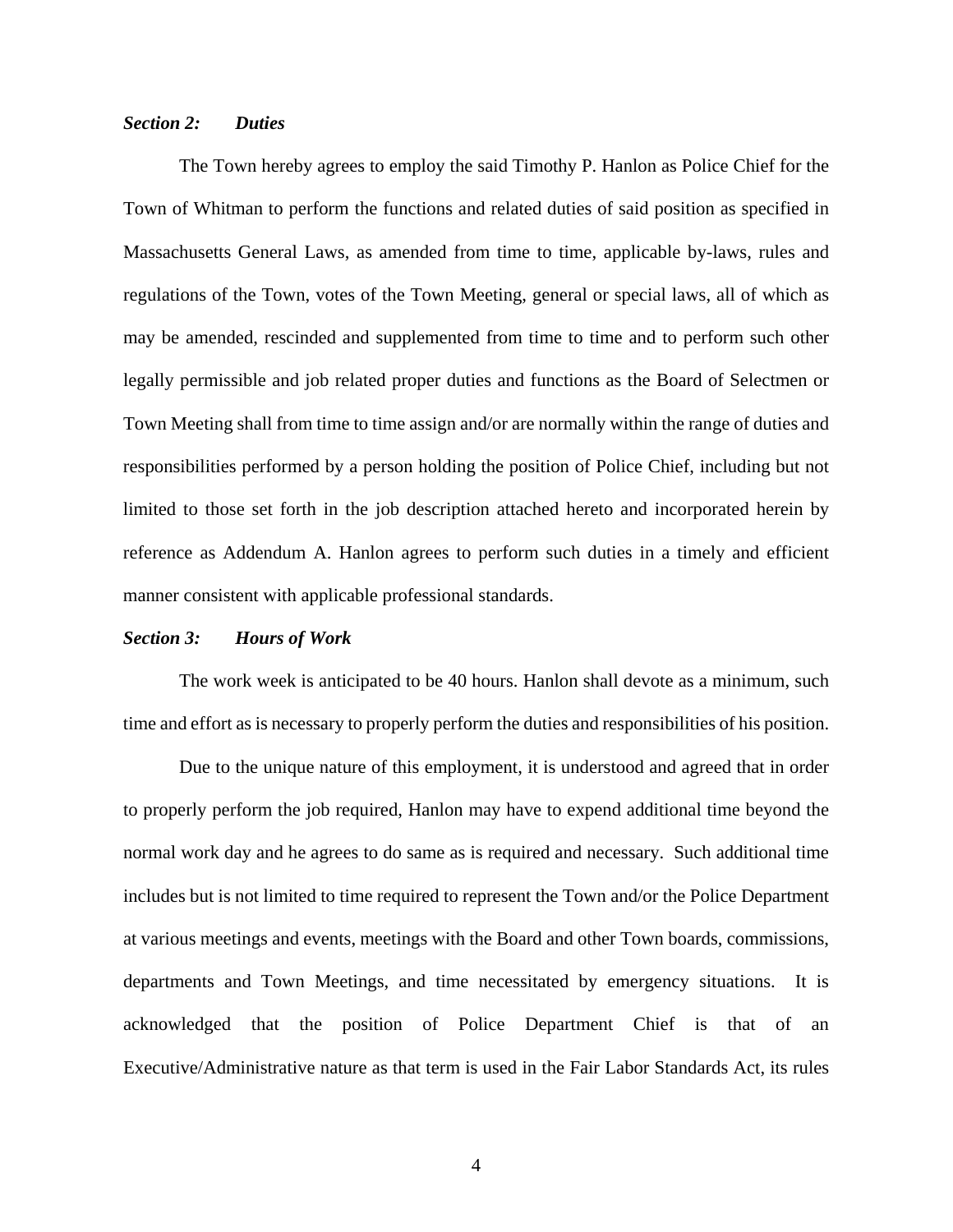and regulations. There shall be no paid overtime or additional compensation for said additional time so long as the position and its duties remains an Executive/Administrative position. However, since Hanlon's workday frequently extends beyond normal work hours, reasonable time off during the workday for personal reasons or emergencies will be allowed without loss of pay or deduction from personal, sick or vacation leave.

### *Section 4: Salary*

*A.* All salary and fringe benefits provided in this Agreement and obligations of the Parties are subject to annual appropriation by Town Meeting. The Board of Selectmen agrees to request as part of the annual budget process funds sufficient to meet the obligations under this Agreement.

**B.** Subject to the terms and conditions of this Agreement, and while engaged in and performing the duties of Police Chief, the Town agrees to pay Hanlon for his services rendered as set forth below. As used in this provision and elsewhere in this Agreement, the annual term for purposes of compensation and other benefit eligibility shall be July 1 through June 30, of each year that this Agreement is in effect.

- 1. Effective September 17, 2019 Hanlon shall be compensated based upon an annual salary of One Hundred Sixty Six Thousand Six Hundred Dollars (\$166,600.00). Where the date of appointment is September 17, 2019, actual compensation for that portion of Fiscal Year 2020 worked by Hanlon as Chief shall be One Hundred Thirty Thousand Nine Hundred Ninety One Dollars and Eight Cents (\$130,991.28).
- 2. Compensation for Fiscal Year 2021 shall be One Hundred Sixty Nine Thousand Nine Hundred Dollars(\$169,900.00), subject to funding by Town Meeting.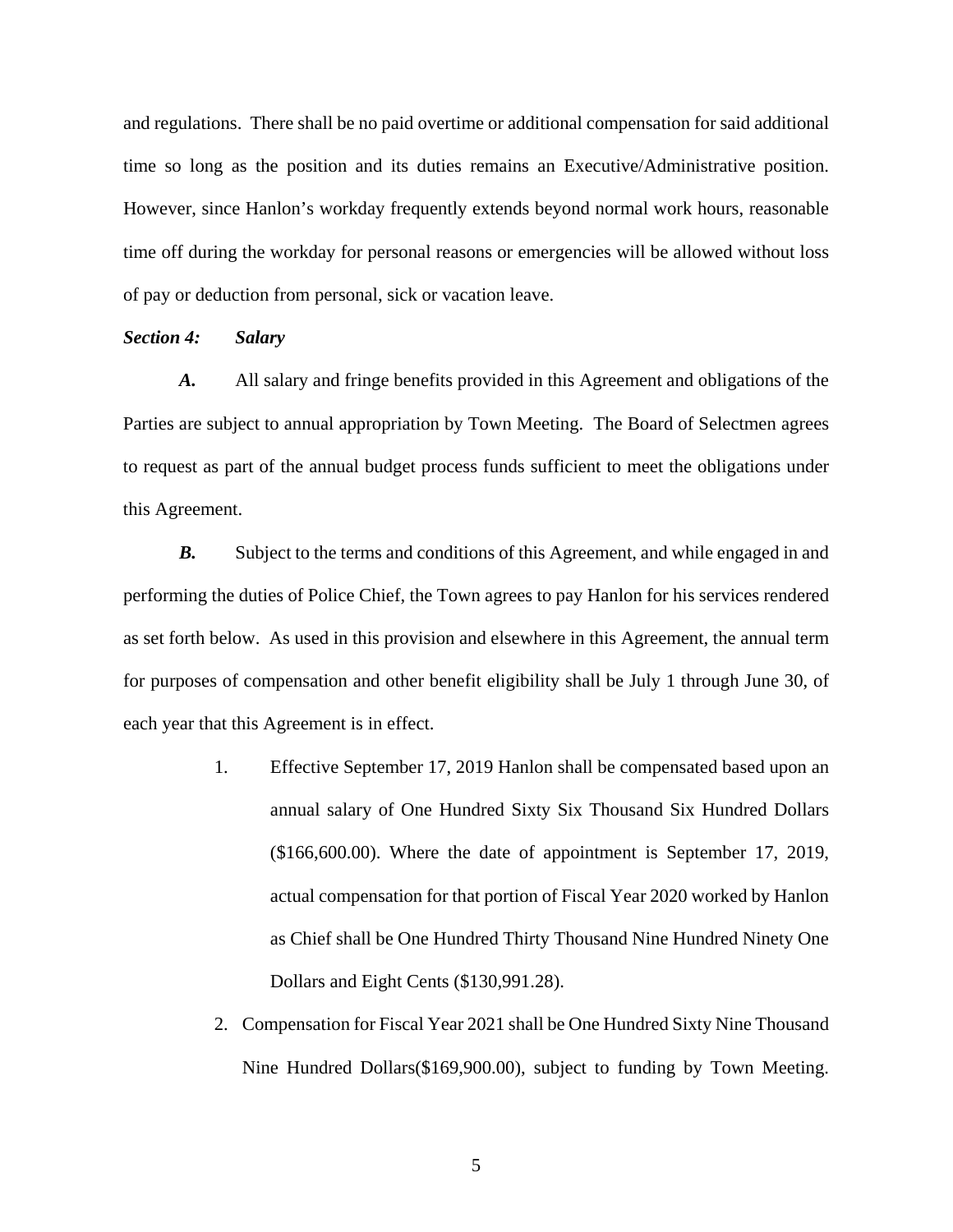Said compensation shall be all-inclusive, and there shall be no additional payment for education, holiday or the performance of other related duties.

- 3. Compensation for Fiscal Year 2022 shall be One Hundred Seventy Three Thousand Three Hundred Seventy Five Dollars (\$173,375.00) subject to funding by Town Meeting. Said compensation shall be all-inclusive, and there shall be no additional payment for education, holiday or the performance of other related duties.
- 4. Compensation for Fiscal Year 2023 shall be One Hundred Seventy Six Thousand Eighty Hundred Forty Two Dollars (\$176,842.00), subject to funding by Town Meeting. Said compensation shall be all-inclusive, and there shall be no additional payment for education, holiday or the performance of other related duties.

*C.* Hanlon recognizes and agrees that he will not be entitled to any salary increases or changes in benefits otherwise accorded to other Town employees, unless the Town specifically agrees to same by a written amendment to this Agreement. To that end, the terms of this Agreement shall supersede and prevail over any terms and conditions of any By-Law of the Town or votes of Town Meeting, except where otherwise specifically provided herein.

### *Section 5: Benefits*

#### *A. Health, Dental, Life Insurance and Indemnification.*

*1.* Hanlon shall be eligible for participation under such health insurance plans provided to employees of the Town of Whitman to the same extent as any other employee of the Town.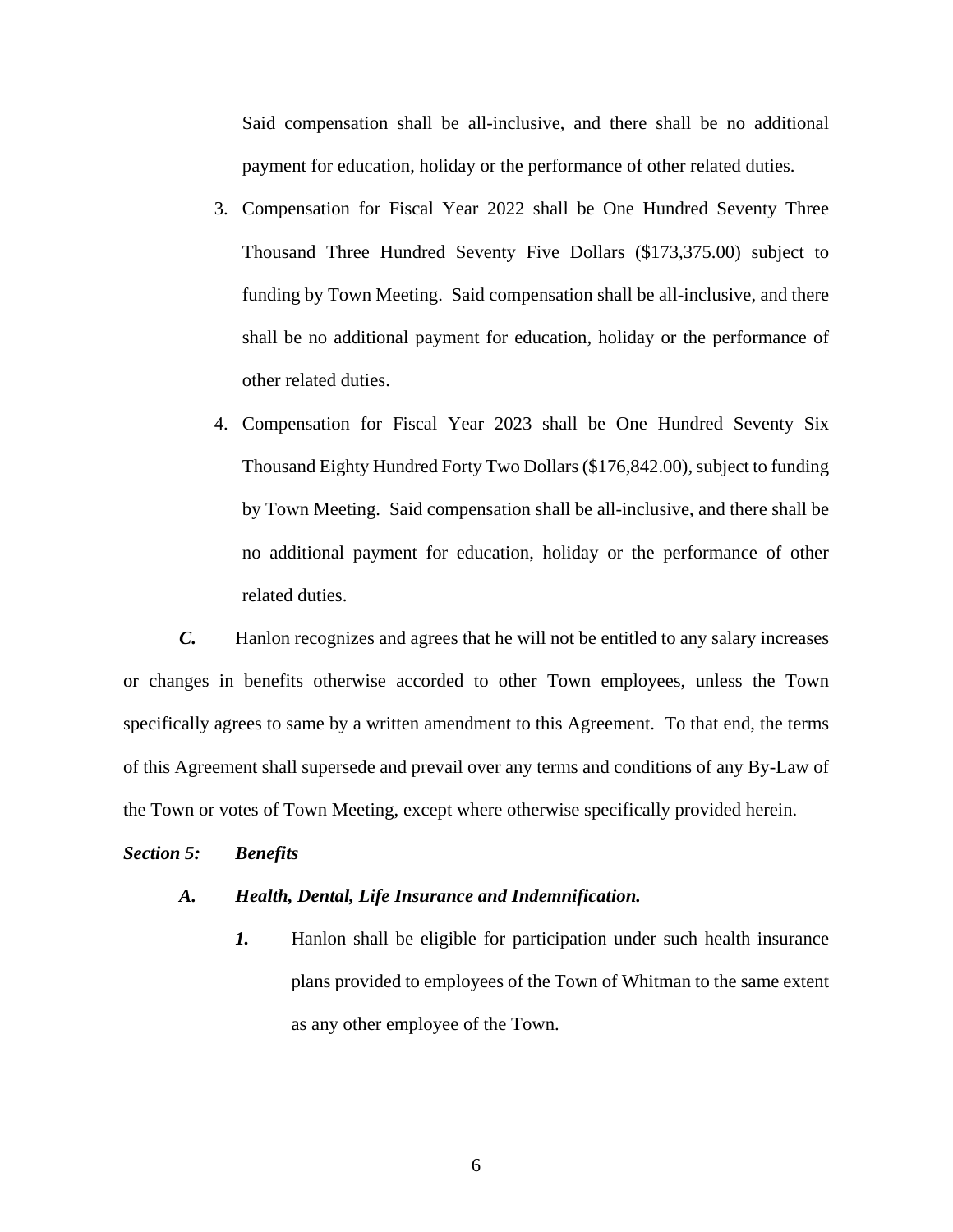- *2.* Hanlon shall be eligible for participation in such dental insurance plans provided to employees of the Town of Whitman to the same extent as any other employee of the Town.
- *3.* Hanlon shall be eligible for participation in such life insurance plans provided to employees of the Town of Whitman to the same extent as any other employee of the Town.

# *B. Deferred Compensation Plans*

 Hanlon shall be eligible for participation in such deferred compensation plans provided to employees of the Town of Whitman to the same extent as any other employee of the Town.

### *C. Vacation Time*

- 1. Effective September 17, 2019, the commencement of his appointment as Chief, Hanlon will retain the seventy-one (71) vacation days accrued by him in his capacity as Deputy Chief for the Town. Such days are broken down as follows: thirty-five (35) of these days are considered to be his annual allotment for Fiscal Year 2020; and thirty-six (36) of these days are considered to be carry-over days from his prior employment as Deputy Chief (hereinafter referred to as his "vacation bank").
- 2. Effective July 1, 2020 and each July 1 thereafter during the term of his Agreement, Hanlon shall be granted an annual allotment of thirty-five (35) vacation days.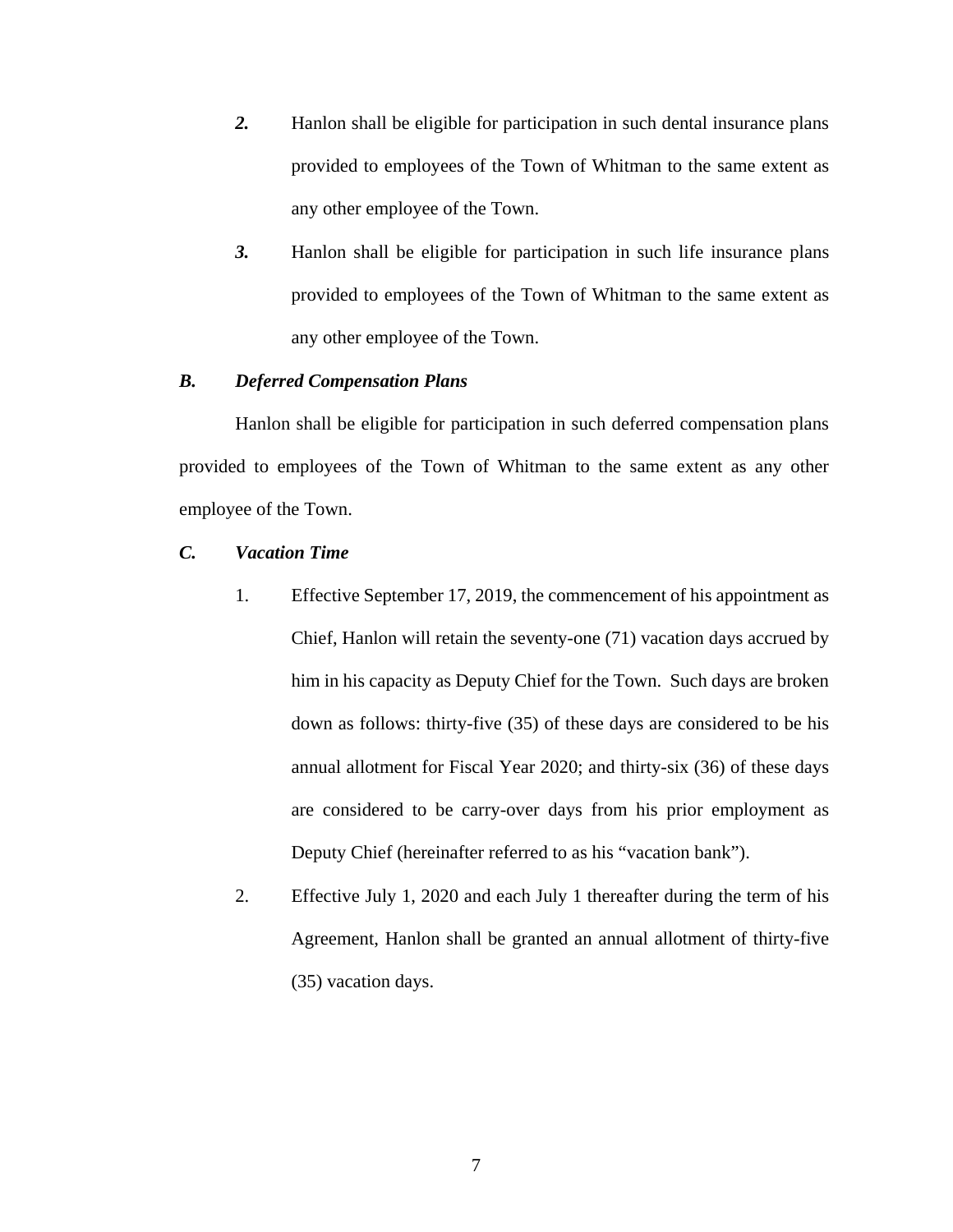- 3. Hanlon agrees that his annual allotment of vacation time must be used within the Fiscal Year granted, except to the extent that carry-over is permitted pursuant to subsection 5, below.
- 4. Hanlon agrees that the his vacation bank days must be used by June 30, 2023 and understands that any of his vacation bank days remaining as of June 30, 2023 shall be forfeited with no cash redemption value of any kind.
- 5. Effective June 30, 2023, or at such time as Hanlon exhausts his vacation bank days, whichever occurs first, Hanlon may elect to carry over up to nine (9) days of his annual vacation allotment into the following fiscal year (hereinafter referred to as the "carry over year"); provided that such carry over days must be used within the carry over year. Failure to use the carry over days within the carry over year shall result in forfeiture of such days with no cash redemption value of any kind. In order to elect carryover under this subsection 5, Hanlon must provide the Board of Selectmen with written notice by June 1<sup>st</sup>.

### **D.** *Personal Days*

In each year of this Agreement, Hanlon shall be provided with four (4) paid personal days. Unused personal days may not accrue or be carried forward from fiscal year to fiscal year.

### *E. Death during term of Agreement*

In the event Hanlon should die during the term of this Agreement, his employment and this Agreement shall immediately terminate and the Town shall pay to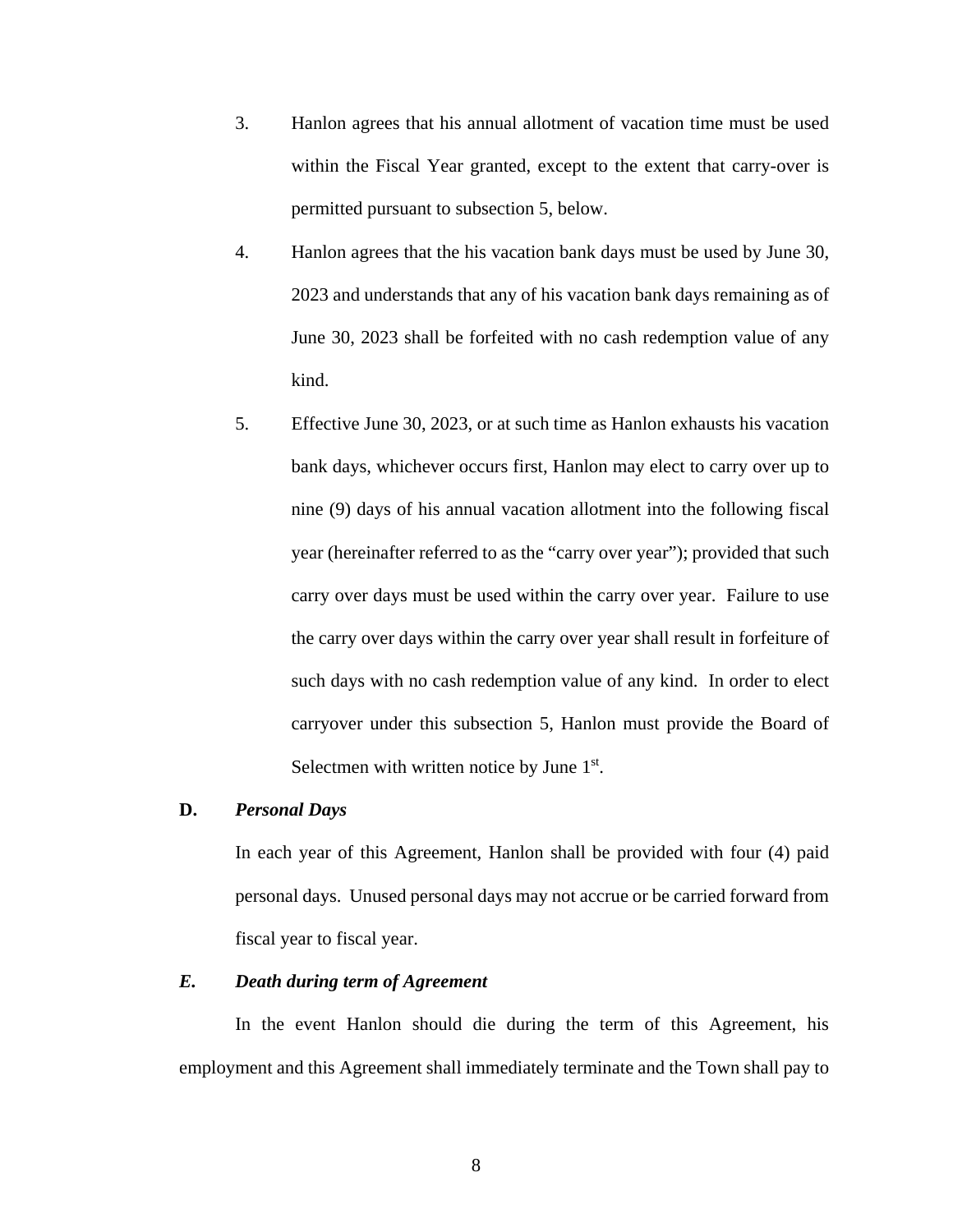Hanlon's estate all compensation which would otherwise be payable to Hanlon up to the date of Hanlon's death, including but not limited to unused vacation any other payments due pursuant to this Agreement.

# *F. Sick Leave*

- 1. As of June 30, 2019, Hanlon has accrued sixty (60) days of sick leave. Effective July 1, 2019, Hanlon shall be credited with fifteen (15) sick days on July  $1<sup>st</sup>$  of each year of this Agreement.
- 2. Hanlon may continue to accumulate all unused sick leave without limitation, however, there shall be no buy back of accrued sick time under any circumstances, be it contract termination, resignation or death.
- 3. After an absence of four (4) consecutive work days, the Board of Selectmen may request a doctor's certificate from Hanlon in explanation and justification thereof.

# *G. Bereavement Leave*

*1.* Hanlon shall be provided with five (5) days leave without loss of pay in the event of a death in his immediate family, which is defined as his spouse, child, parent, parent-in-law, grandparent, sibling, sibling-in-law, aunt, uncle, niece, nephew and/or any other relative permanently residing in his household, provided he attends the funeral or participates to a substantial degree in the funeral arrangements.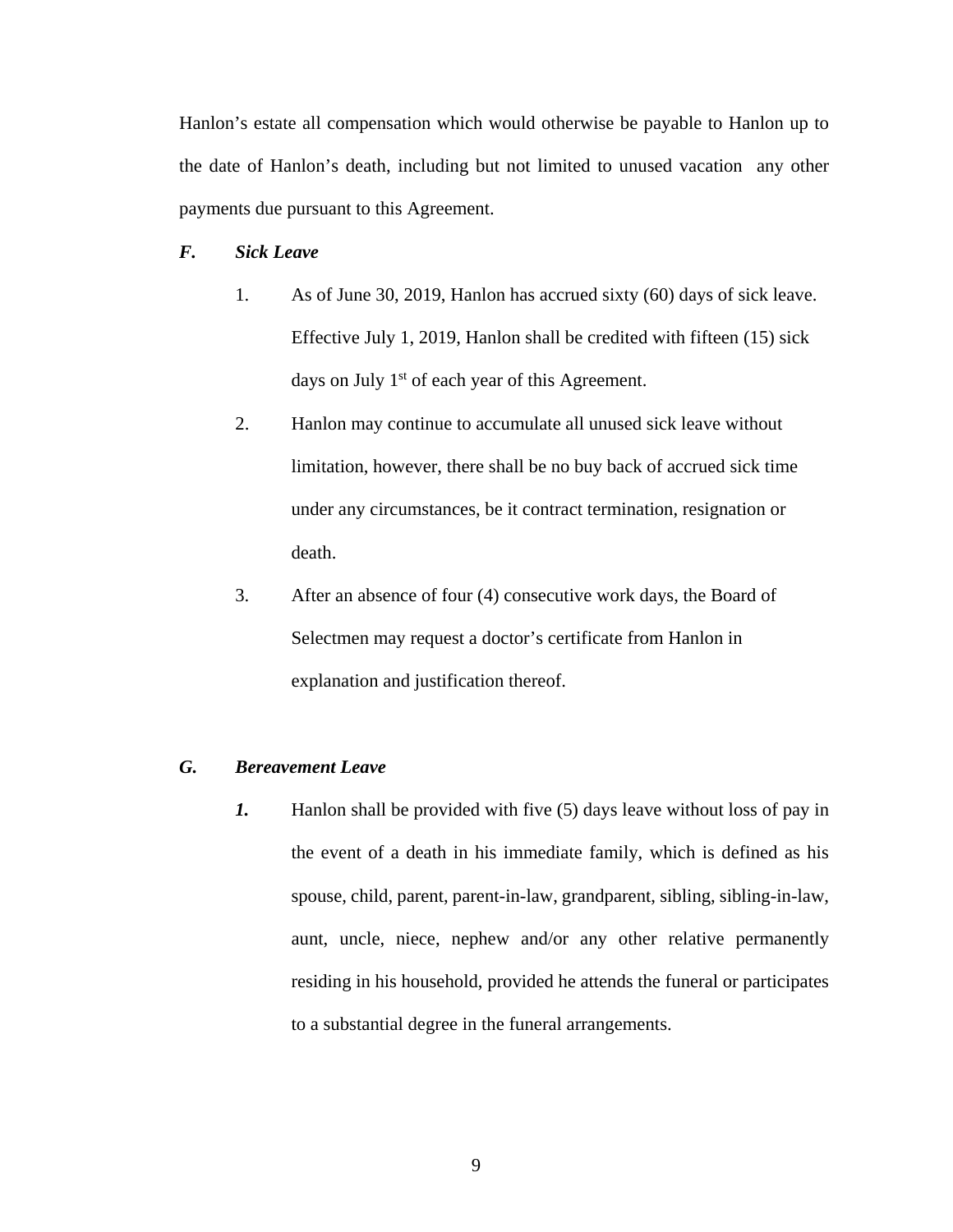*2.* Additional bereavement leave may, when necessary, be granted by the Board of Selectmen.

# *H. Automobile Privileges*

 Hanlon shall be assigned a Department issued vehicle suitable for use in winter weather conditions. The Town shall pay for all operating and maintenance expenses and insurance. The vehicle may be used for professional growth and development, and de minimus personal use as Hanlon may be required to respond to emergencies outside normal business hours.

### *I. Professional Development*

The Town recognizes its obligation to Hanlon for professional development, and agrees that Hanlon shall be given adequate opportunities to develop his skills and abilities as a Police service and public safety administrator; accordingly Hanlon will be allowed to attend annual in-service training, including but not limited to Police Chiefs' of Massachusetts, New England Association of Police Chiefs and the International Association of Chiefs of Police, and FBI National Academy conferences each year, without loss of vacation or other leave, and will be reimbursed by the Town for reasonable expenses while attending or traveling to the aforementioned programs as provided for in the Town's Personnel Policies and Procedures. The Town also agrees to budget and pay for reasonable tuition, travel and subsistence expenses of Hanlon's attendance for short courses, institutes and seminars necessary for his professional development that are pre-approved by the Board of Selectmen. Costs for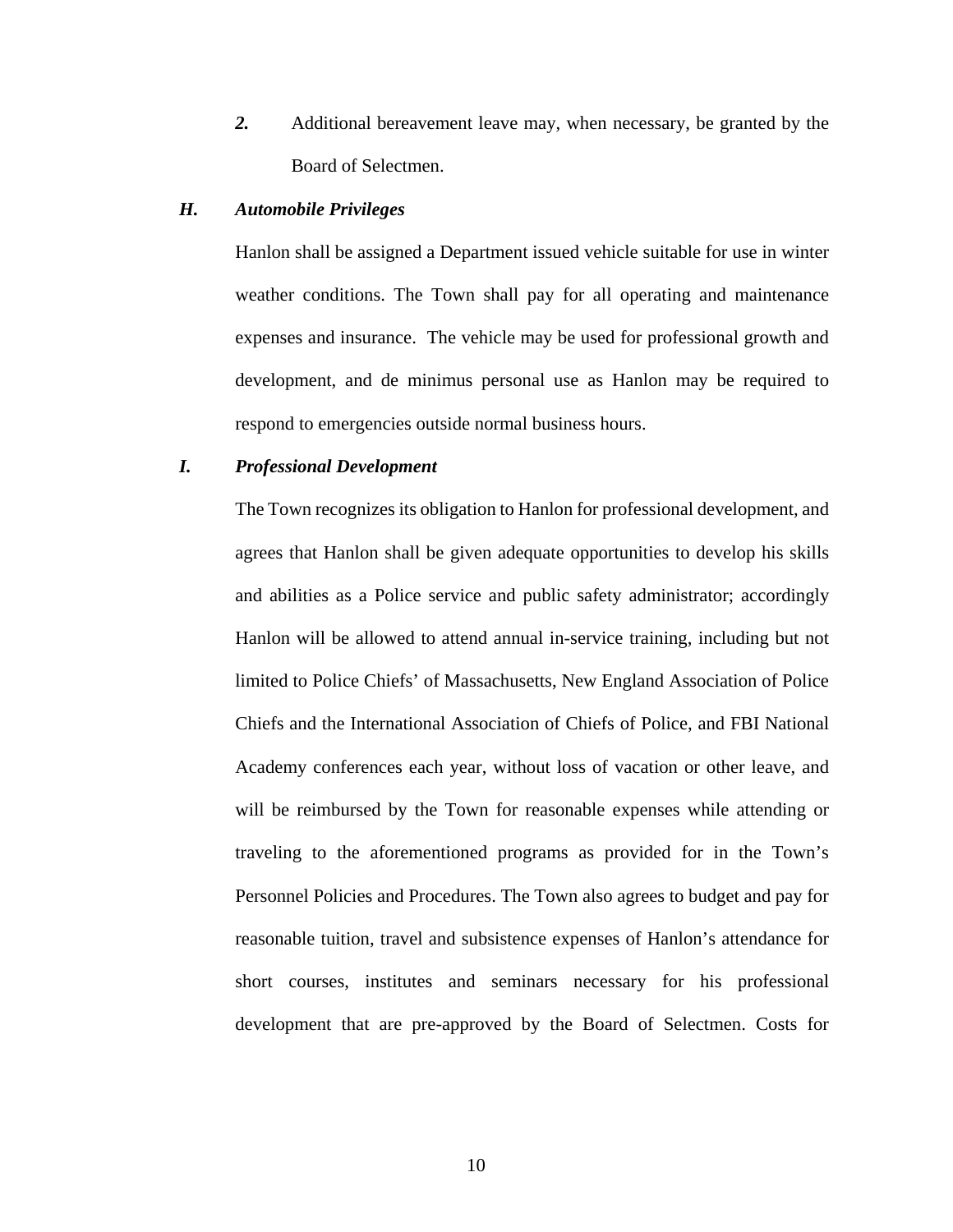professional memberships, conferences, meetings and training shall not exceed \$5,000 per fiscal year.

# *J. Other Activities*

Hanlon may accept speaking, writing, lecturing, consulting or other engagements of a professional nature, accepting compensation as he sees fit, as well as attend professional meetings, provided they do not derogate from his duties as Police Chief for the Town of Whitman and are not contrary to the best interests of the Town of Whitman. Participation as a student in continuing education/professional development shall not be considered an activity subject to this Paragraph. Hanlon may also accept private detail work outside of the Town of Whitman and outside his normal work schedule, provided they do not derogate from his duties as Police Chief for the Town of Whitman and are not contrary to the best interests of the Town of Whitman. Hanlon will provide advance notice to the Chair of the Board of Selectmen of all such activities under this Paragraph.

#### *K. Uniform Allowance*

Hanlon shall be allowed an annual allowance in the amount of \$1,500.00 for the replacement, maintenance and cleaning of uniforms.

### *L. Physical Fitness Allowance*

Recognizing the importance of physical fitness for members of the Police Department, Hanlon shall be eligible for an annual provision of up to Five Hundred Dollars (\$500.00) for reimbursement of the cost of health club membership dues, upon submission to the Town Administrator of proof of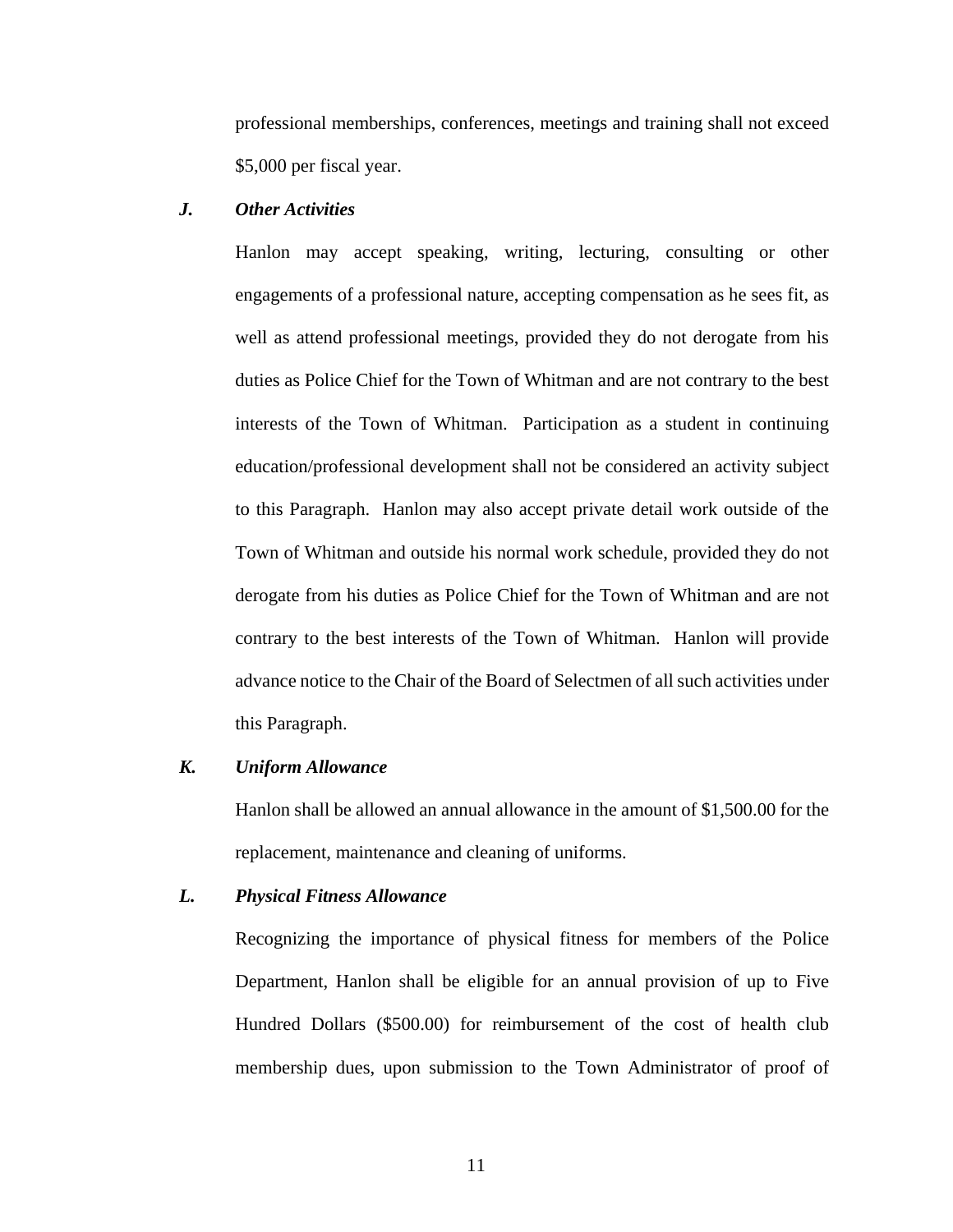membership and proof of attendance, in a form acceptable to the Board of Selectmen.

# *Section 6: Performance Evaluation*

Not later than January  $30<sup>th</sup>$  of each fiscal year, the Board and Hanlon shall meet to discuss and arrive at mutually agreeable goals and objectives for the Police Chief's job performance for the subsequent Fiscal Year. The Board and Hanlon shall meet no later than June 1 of each year to review Hanlon's performance as it relates to his general job duties and responsibilities and the goals and objectives established for the past year. Nothing contained herein shall be construed to limit the Board from otherwise evaluating and reviewing Hanlon's performance.

### *Section 7: Discipline, Suspension, Termination and Resignation*

### *A. Discipline, Suspension and Termination*

*1***.** The Board may discipline, suspend, and/or terminate Hanlon at any time during the term of this Agreement for just cause pursuant to the provisions and procedures set forth in M.G.L. c. 31.

 *2.* Nothing contained herein shall prevent the Board, at a regular meeting and upon a majority vote of the members present, from placing Hanlon on administrative leave with full benefits and pay and without prejudice.

 *3.* In the event that the Board terminates Hanlon for just cause at any time during the term of this Agreement, Hanlon shall receive all salary and vacation days owed to him as of the effective date of his termination.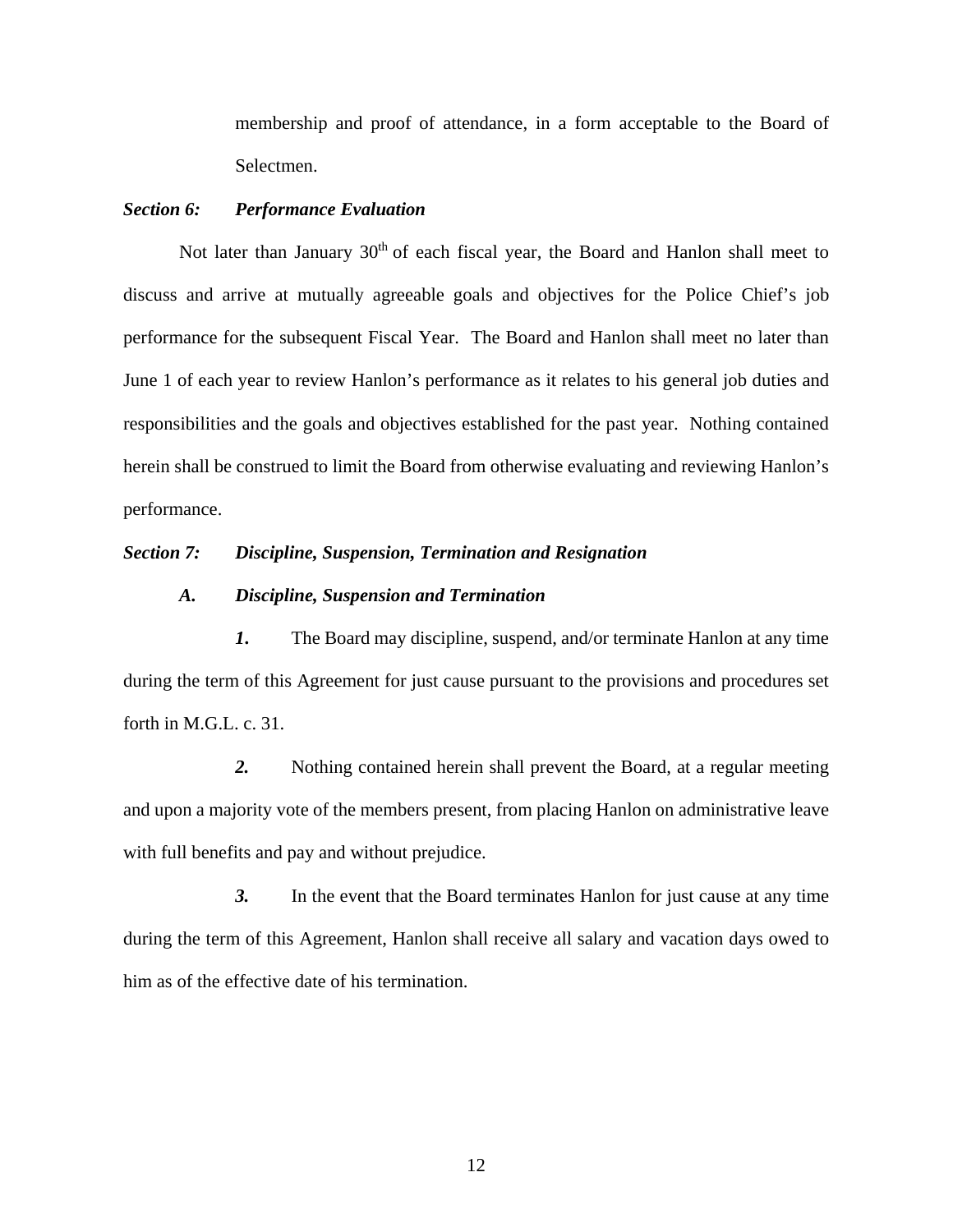#### *B. Resignation or Retirement*

 Hanlon may resign or retire from his position as Police Chief under this Agreement by giving the Board written notice sixty (60) days prior to the effective date of said resignation or retirement. Hanlon shall not be permitted to utilize accrued vacation time during this notice period, unless he requests to do so and specific permission is granted by the Board. Hanlon shall be entitled to receive payment for his unused vacation time as of the effective date of his resignation or retirement.

 The Town agrees to continue to defend, save harmless and indemnify the Chief against any complaint, claim, demand, suit or judgment, whether groundless or otherwise, arising out of any alleged act or omission occurring in the performance of the Chief's duties as Chief of Police for the Town.

In the event that retired Chief Hanlon is needed to support litigation, collective bargaining or other matters in which the Town requests his presence, Hanlon shall be compensated at a daily rate equal to one day's pay at his salary upon retirement. Hanlon shall be compensated at a daily rate equal to one day's pay at his salary upon retirement. Chief Hanlon shall be compensated for a half day's pay when required to be present for three (3) or less hours, and a full day's pay for any interval greater than three hours, despite actual time spent providing testimony or support in general. In the event that Chief Hanlon must travel from outside of the Commonwealth to be present for such events, the Town will reimburse Hanlon for reasonable travel and lodging expenses.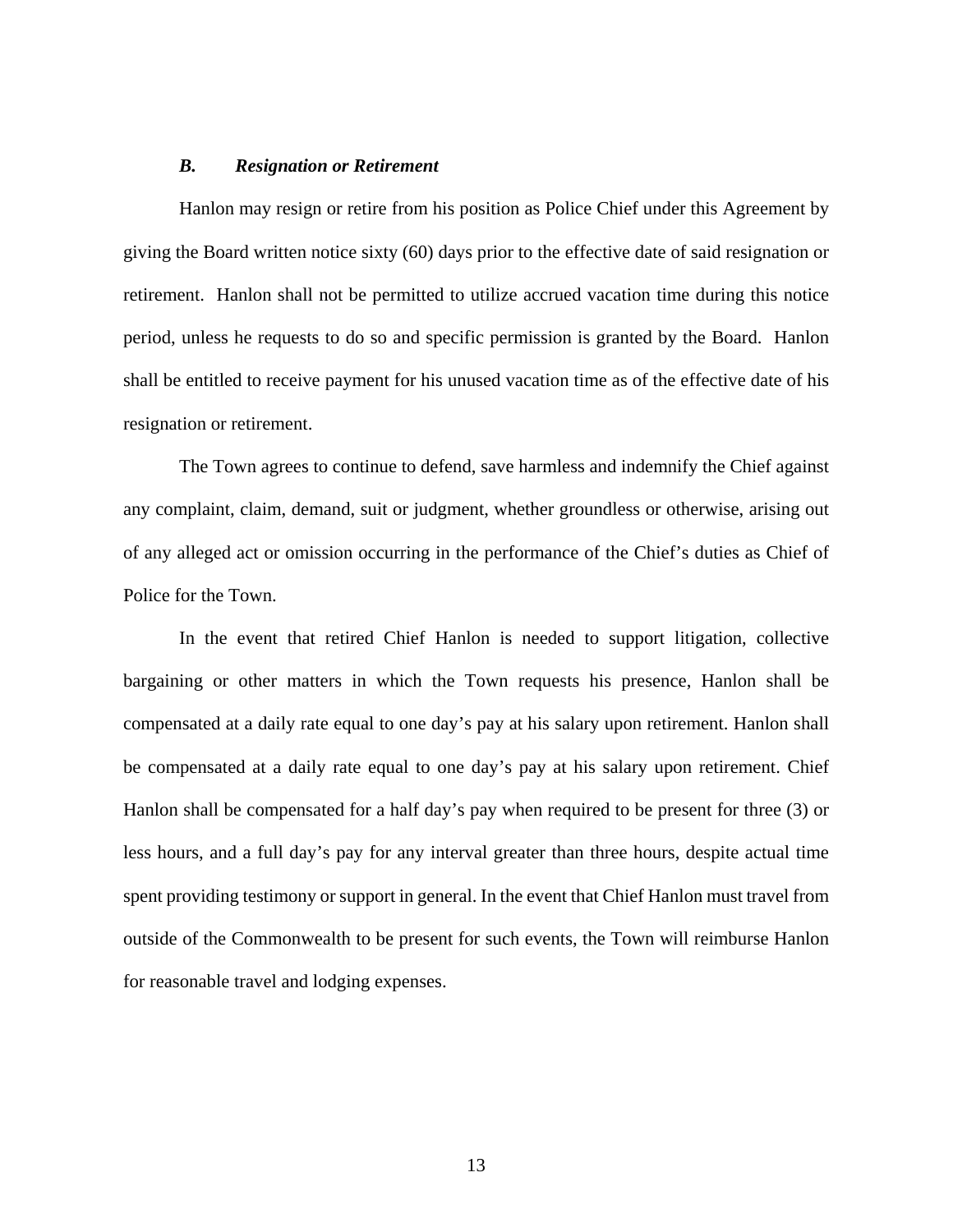### *Section 10: Other Terms and Conditions of Employment*

 The Board, after notice and discussion with Hanlon shall fix any such other terms and conditions of employment as it may determine from time to time that are reasonably related to Hanlon's performance, duties and responsibilities, provided such terms and conditions are not inconsistent with or in conflict with the provisions of this Agreement. Hanlon agrees to perform such duties in a timely and efficient manner consistent with applicable professional standards.

### *Section 11: Notices*

 Notices pursuant to this Agreement shall be given by deposit in the custody of the United States Postal Service, postage prepaid, addressed as follows:

| Employer: | <b>Board of Selectmen</b>    |
|-----------|------------------------------|
|           | <b>Town Hall</b>             |
|           | 54 South Avenue              |
|           | P.O. Box 426                 |
|           | Whitman, Massachusetts 02382 |
| Employee: | Timothy P. Hanlon            |
|           | 55 Indian Trail              |
|           | Whitman, Ma. 02382           |

 Alternatively, notices required pursuant to this Agreement may be served in the same manner as is applicable to civil judicial practice. Notice shall be deemed given as of the date of personal service or left at Hanlon's last and usual place of abode or as of the date of deposit of such written notice in the course of transmission in the United States Postal Service. Any Party changing the address for that Party shall give prompt written notice to the other of the new address. All addresses must contain a street address.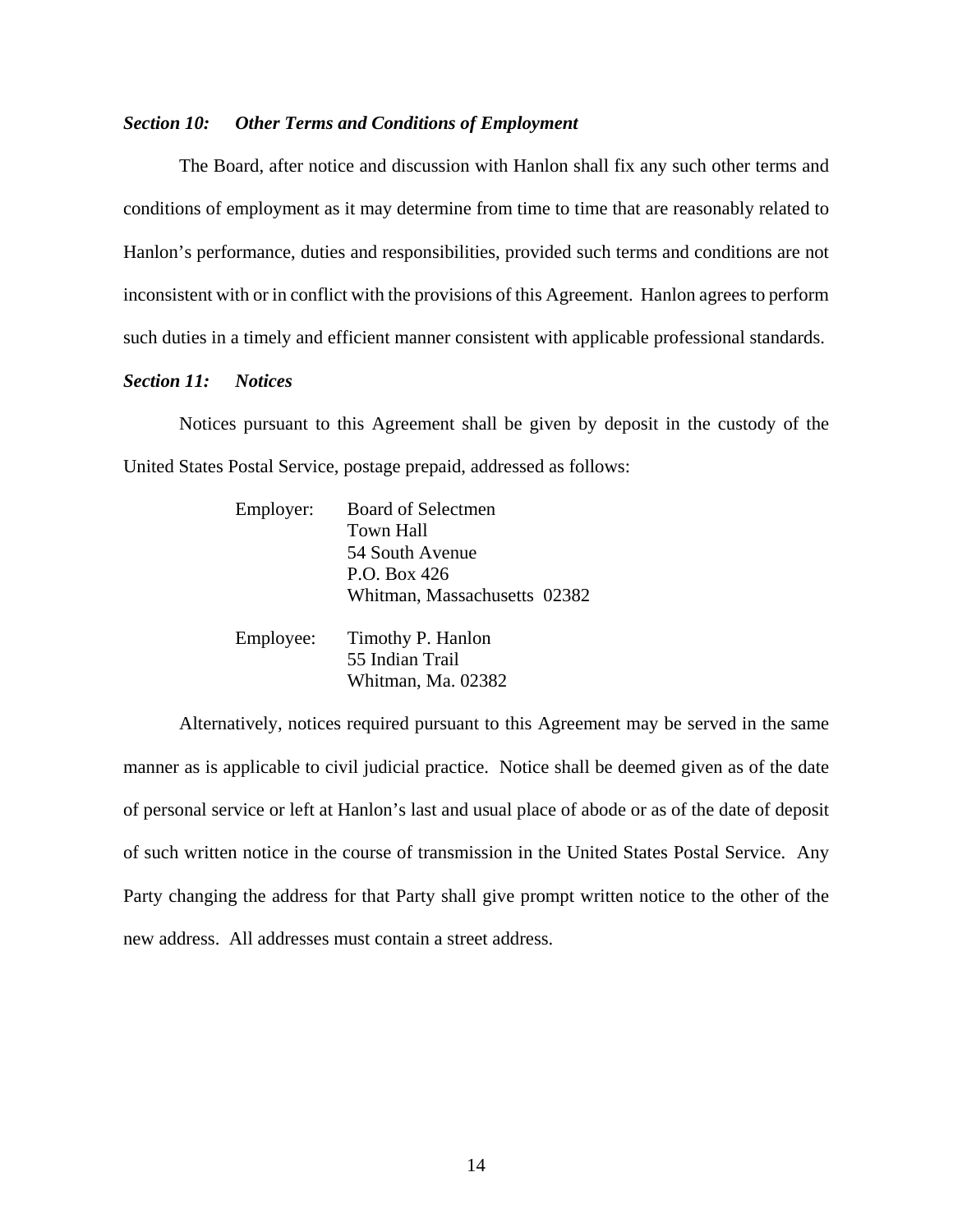# *Section 12: General Provisions*

*A.* The text herein shall constitute the entire agreement between the Parties except to the extent that other documents are referred to herein which documents shall be deemed to be incorporated by reference herein.

*B.* This Agreement shall be binding upon and inure to the benefit of Hanlon heirs at law and executors.

*C.* If any provision, or any portion thereof, contained in this Agreement is held unconstitutional, invalid or unenforceable, the remainder of this Agreement, or portion thereof, shall be deemed severable, shall not be affected and shall remain in full force and effect.

*D.* The failure of a Party to insist on strict compliance with a term or provision of this Agreement shall not constitute a waiver of that or any term or provision of this Agreement.

*E.* All benefits and obligations, except as otherwise specifically provided herein, shall be conditional upon Hanlon being employed as and performing the services required of the Chief of Police of the Town of Whitman.

*F.* It is agreed and understood between the Parties that this contract is deemed to be effective as of the date of execution, and all benefits hereunder are subject to the performance of the parties hereunder in accordance with the terms and conditions of this Agreement.

**IN WITNESS WHEREOF,** the Town of Whitman, Massachusetts has caused this Agreement to be signed and executed on its behalf by its Board of Selectmen and duly attested to by its Town Clerk and the Employee has signed and executed this Agreement, both in duplicate, on the day and year first above written.